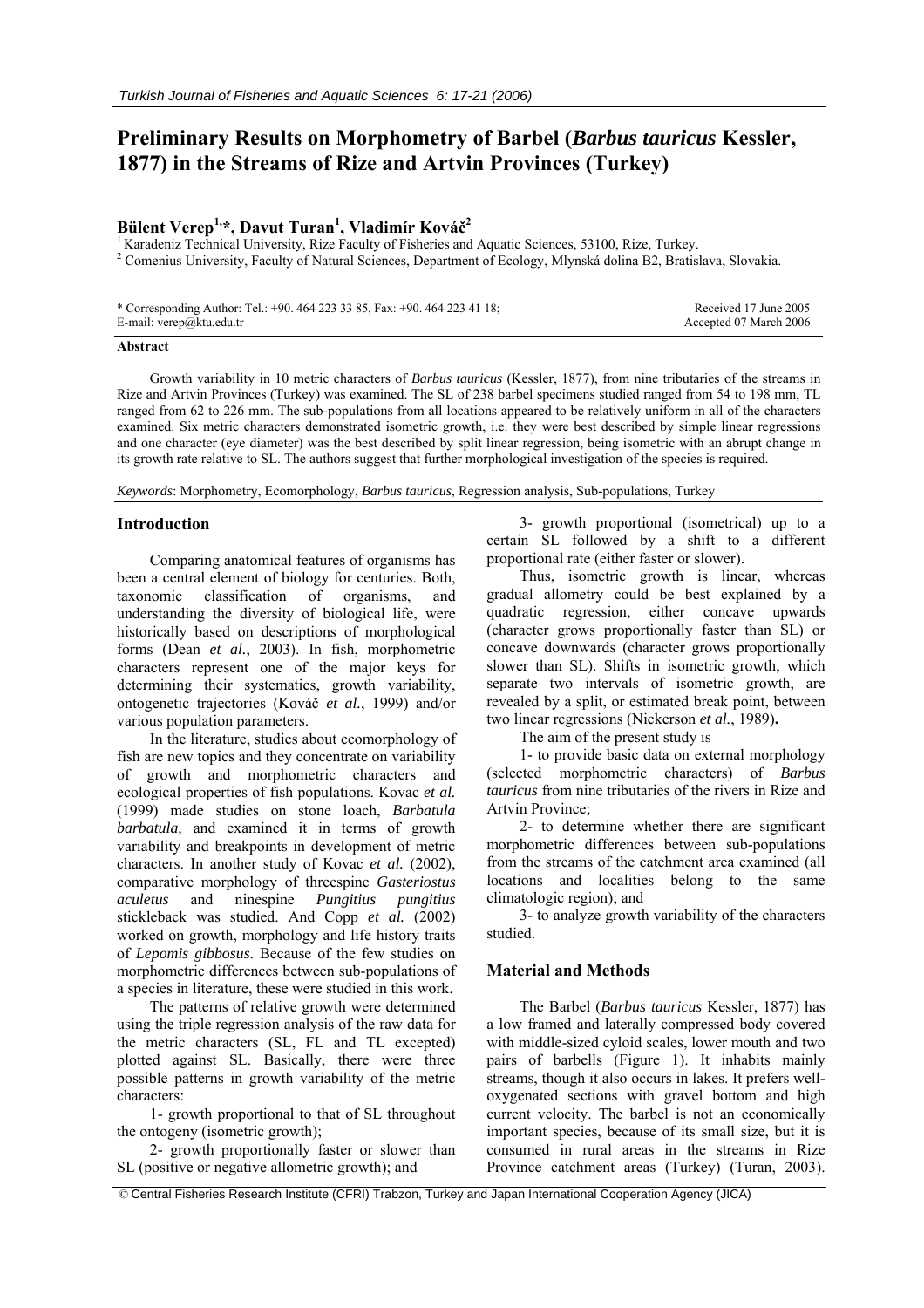

**Figure 1.** Map of the sampling sites at the catchment areas of the streams in Rize and Artvin Provinces. (the river enters Black Sea).

The distribution area of the species extends from the Black Sea to the Aegean Sea streams (Banarescu and Bogutskaya, 1999).

Specimens of *Barbus tauricus* from nine tributaries of the streams in Rize and Artvin Provinces, Turkey (Figure 1), were collected by electro-fishing between May and September 2000. A total of 238 specimens from the following nine locations were examined: Kale ( $n = 43$ ), Büyükçay (n  $= 40$ ), Kantarlı (n = 29), Fırtına (n = 26), Erenler (n = 20), Yeşil (n = 10), Çağlayan (n = 11), Kamilet (n = 19) and Hopa ( $n = 40$ ). Sampling sites at the locations studied were chosen randomly. In the laboratory, 10 metric characters, including total length (TL), forked length (FL) and standard length (SL; Table 1), were measured to the nearest 0.01 mm.

In this study for prospective inter-population comparisons, all metric characters except SL, FL and TL were expressed in percent SL and were evaluated using variation analysis (Snedecor, 1946). In the between-stream comparisons, the coefficient of difference  $(C_{\text{dif}})$  was used in each character:

$$
C_{_{dif}} = \frac{x_2 - x_1}{SD_1 + SD_2}
$$

where  $x_2$  and  $x_1$  are the arithmetic means, and  $SD<sub>1</sub>$  and  $SD<sub>2</sub>$  are the standard deviations of the metric characters at the sites compared. Real difference in a metric character between 90 % of the population from two given sites existed when the absolute value was  $C_{\text{dif}}$  > 1.28 (Mayr and Linsley, 1953)**.**

Each relationship between a character and SL of barbel, was tested for linearity (isometry), gradual allometry and split linearity as described in Kováč *et al.* (1999)**.** Our null hypothesis was that relative growth in each character was isometric, and therefore

was best described by a simple linear regression. The first alternative hypothesis was that relative growth in each character was gradual allometric, and was best described by a quadratic equation. The second alternative hypothesis was that relative growth in each character occurred in two different isometric intervals and was best described by a split linear regression. We fitted simple linear, quadratic and split linear regression models to plots of the dependent variables against SL, and tested the quadratic and split linear models for significant improvements in fit over the simple linear model using *F*-tests as described by Sokal and Rholf (1981) and Kováč *et al.* (1999). The second alternative hypothesis was only accepted if the split-linear fit was significantly better than both the simple linear and quadratic fits.

#### **Results**

The SL and TL of 238 barbel specimens from Rize region ranged from 54 to 198 mm and from 62 to 226 mm, respectively. Concerning proportional values between each character and SL, eye diameter was the most variable, whereas the least variability was found in pre-dorsal distance (Table 1).

The sub-populations from Kale, Büyükçay, Kantarlı, Fırtına and Hopa appeared to be relatively uniform in all of the characters examined (Table 2). Although the remaining four sub-populations were not included in this analysis due to insufficient number of specimens, they do not seem to differ from each other, either (Figure 2).

### **Discussion and Conclusion**

Six characters were examined in barbel demonstrated isometric growth, i.e. they were best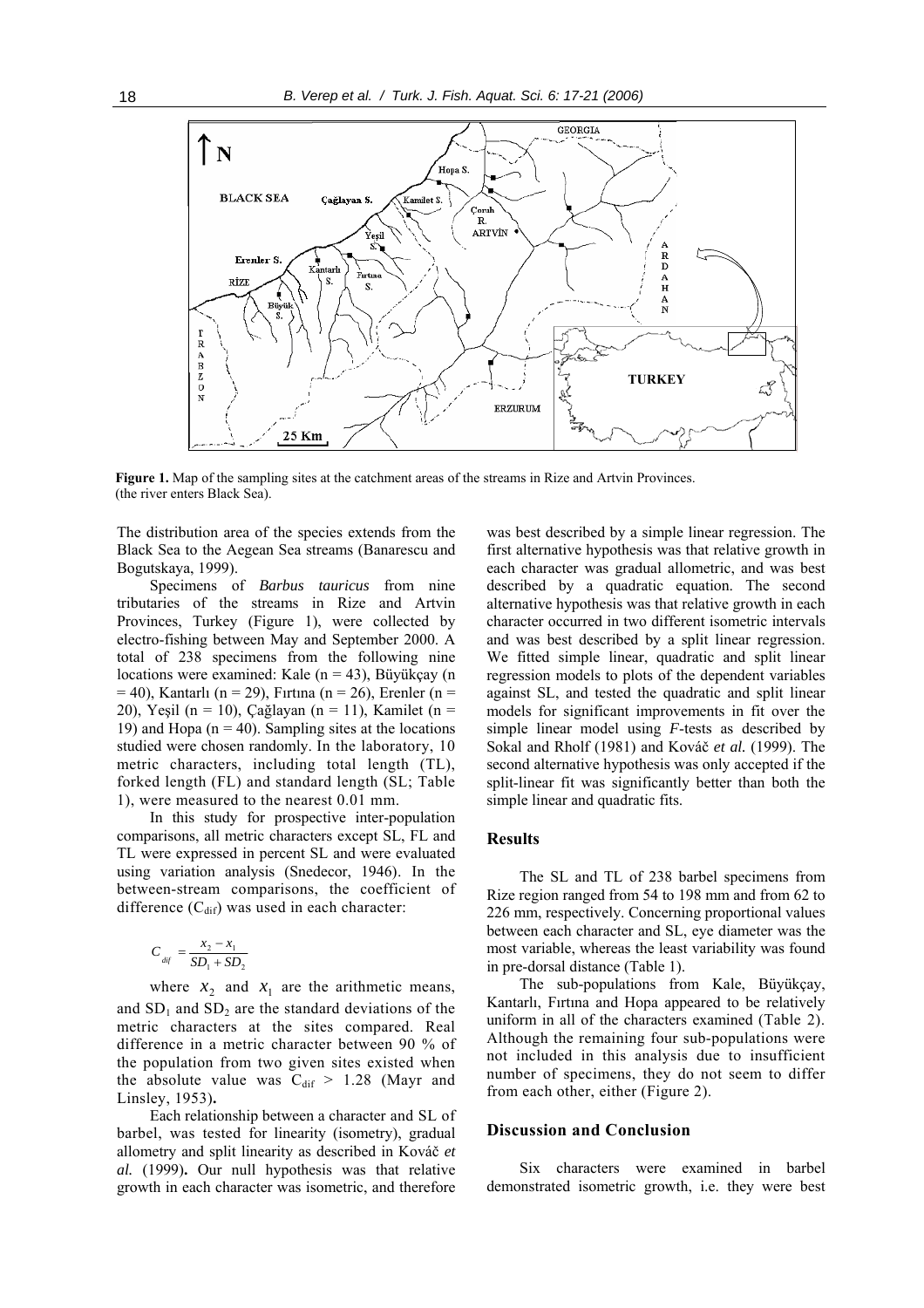|   | Character               | mean   | SЕ    | <b>SD</b> | Min   | Max    | C.var. | n   |
|---|-------------------------|--------|-------|-----------|-------|--------|--------|-----|
|   | $1n$ mm                 |        |       |           |       |        |        |     |
|   | Total length            | 123.29 | 0.128 | 30.57     | 62.00 | 226.00 | 24.79  | 238 |
|   | Forked length           | 114.93 | 0.120 | 28.48     | 62.00 | 214.00 | 24.78  | 238 |
|   | Standard length         | 106.29 | 0.112 | 26.59     | 54.00 | 198.00 | 25.01  | 238 |
|   | in % of Standard length |        |       |           |       |        |        |     |
|   | Head length             | 25.28  | 0.006 | 1.37      | 19.72 | 30.51  | 5.40   | 238 |
|   | Preorbital distance     | 10.44  | 0.004 | 0.92      | 7.90  | 14.23  | 8.85   | 238 |
|   | Eve diameter            | 4.46   | 0.002 | 0.53      | 3.21  | 6.21   | 12.00  | 238 |
|   | Interorbital dist.      | 7.35   | 0.002 | 0.53      | 6.01  | 9.20   | 7.20   | 238 |
|   | Body depth              | 21.98  | 0.006 | 1.54      | 17.13 | 27.37  | 6.99   | 238 |
| 6 | Predorsal distance      | 51.60  | 0.010 | 2.39      | 39.98 | 61.97  | 4.63   | 238 |
|   | Postdorsal distance     | 40.13  | 0.009 | 2.10      | 34.62 | 46.23  | 5.24   | 238 |

**Table 1**. Mean, standard deviation (SD), coefficient of variance (C.var) and number of specimens (n) for metric characters of *Barbus tauricus* from tributaries of the Rivers in Rize and Artvin Provinces (Turkey)

**Table 2.** Absolute values for the coefficients of difference (C<sub>dif</sub>) between sub-populations of *Barbus tauricus* from the locations (tributaries of the Rivers in Rize and Artvin Provinces) studied. Kl – Kale, Bü – Büyükçay, Kn – Kantarli, Fi – Fırtına, Ho – Hopa. No significant differences in metric characters between the respective sub-populations were found

| N <sub>0</sub> | Character          |       |       |       |       | Locations compared |       |       |       |       |       |
|----------------|--------------------|-------|-------|-------|-------|--------------------|-------|-------|-------|-------|-------|
|                |                    | Kl/Bü | Kl/Kn | Kl/Fi | Kl/Ho | Bü/Kn              | Bü/Fi | Bü/Ho | Kn/Fi | Kn/Ho | Fi/Ho |
|                | Head length        | 0.29  | 0.18  | 0.06  | 0.37  | 0.04               | 0.21  | 0.15  | 0.13  | 0.15  | 0.30  |
|                | Preorbital dist.   | 0.52  | 0.08  | 0.23  | 0.32  | 0.41               | 0.31  | 0.30  | 0.14  | 0.21  | 0.06  |
|                | Eve diameter       | 0.25  | 0.20  | 0.25  | 0.25  | 0.41               | 0.52  | 0.02  | 0.00  | 0.38  | 0.48  |
| 4              | Interorbital dist. | 0.17  | 0.29  | 0.08  | 0.10  | 0.57               | 0.26  | 0.05  | 0.19  | 0.41  | 0.18  |
|                | Body depth         | 0.25  | 0.22  | 0.30  | 0.02  | 0.37               | 0.40  | 0.24  | 0.11  | 0.25  | 0.33  |
| h.             | Predorsal dist.    | 0.02  | 0.10  | 0.04  | 0.16  | 0.11               | 0.03  | 0.24  | 0.08  | 0.26  | 0.25  |
|                | Postdorsal dist.   | 0.67  | 0.06  | 0.03  | 0.11  | 0.64               | 0.68  | 1.11  | 0.09  | 0.20  | 0.07  |



**Figure 2.** Mean of the morphometric data of *Barbus tauricus* from each of the locations studied.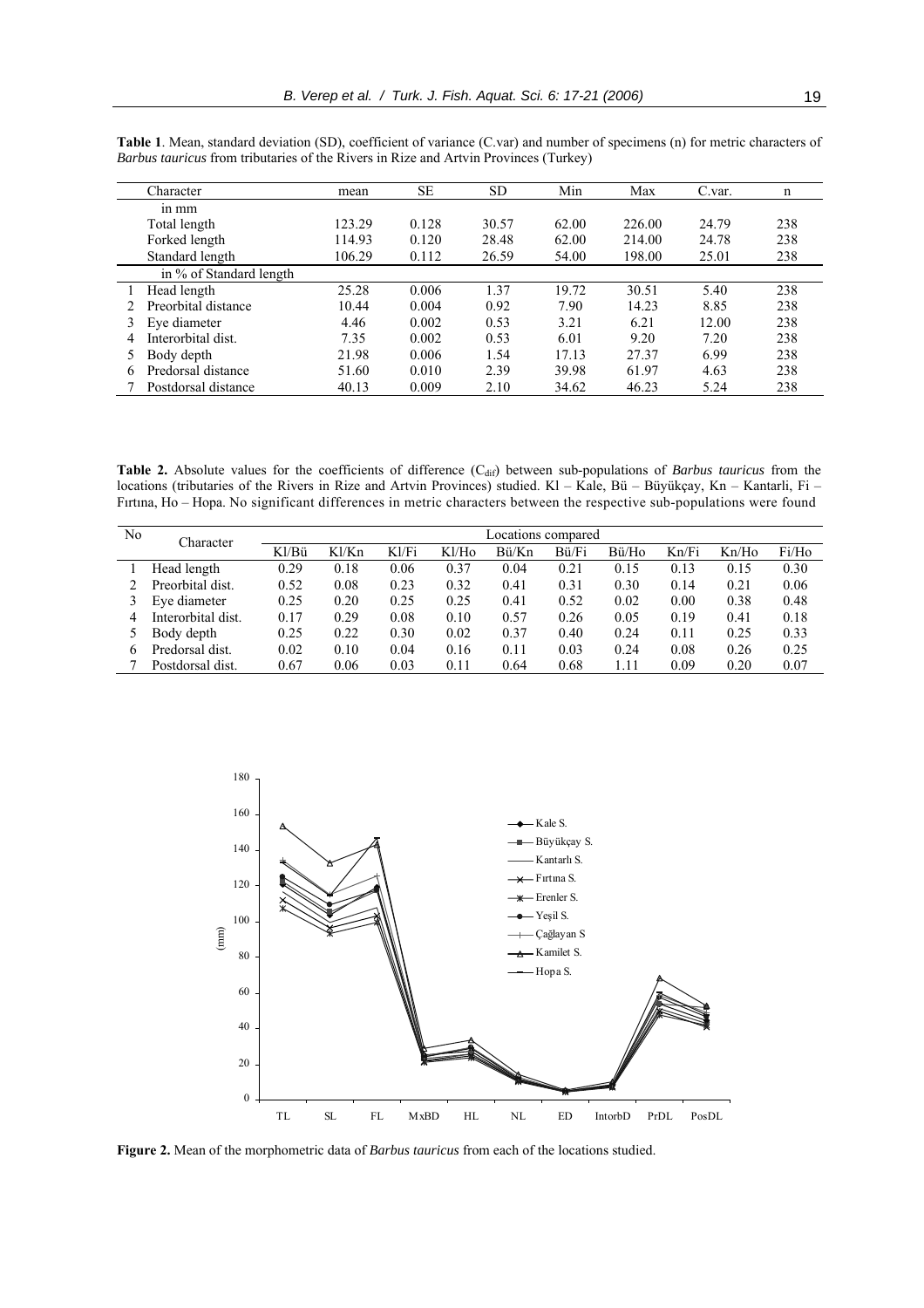described by simple linear regressions; and one character (eye diameter) was best described by split linear regression, being isometric with an abrupt change in its growth rate relative to SL (F-test, Table 3). This means that in *Barbus tauricus* such characters as body depth, head length, pre-orbital distance, interorbital distance, pre-dorsal distance and postdorsal distance keep their proportions relative to the size of fish, and thus are recommended to be used in taxonomical and/or comparative studies. On the other hand, the eye diameter appears to depend strongly on the size of fish (SL), though it grows isometrically up to 100 – 114 mm SL (this interval included the breakpoint and its standard error, (Table 3) when its proportional size reduced considerably, and then grew isometrically again (Figure 3). Therefore, eye diameter should be taken with caution in taxonomical and comparative studies. As a result, the question remains, whether the size-related variability in eye diameter is important from an ontogenetic and/or ecomorphological point of view. To answer this question, further investigation that is focusing on more morphometric characters is required.

#### **Acknowledgements**

Participation of VK at this research was supported by the Slovak Scientific Grant Agency VEGA, Project No 1/9112/02.

**Table 3**. Statistics for linear (L), quadratic (Q) and split linear (S) regressions for metric characters of *Barbus tauricus* from tributaries of the River Rize, Turkey, with probabilities, standard error and number

| Character           | $R^2$ for L | $R^2$ for O | F O/L | P      | $R^2$ for S | F S/O   | P           | F S/L    | P      | fit | <b>Break</b><br>point    | <b>SE</b> |
|---------------------|-------------|-------------|-------|--------|-------------|---------|-------------|----------|--------|-----|--------------------------|-----------|
| Head length         | 0.9546      | 0.9548      | 1.04  | NS     | 0.9547      | $-0.52$ | <b>NS</b>   | 0.26     | NS     | L   |                          |           |
| Preorbital distance | 0.9142      | 0.9142      | 0.00  | NS     | 0.9150      | 2.21    | NS          | .11      | NS     | L   |                          |           |
| Eye diameter        | 0.7994      | 0.8047      | 6.35  | < 0.05 | 0.8085      | 4.66    | $\leq 0.05$ | 5.58     | < 0.05 | S   | 107.0                    | 77        |
| Interorbital dist.  | 0.9192      | 0.9194      | 0.58  | NS     | 0.9200      | 1.76    | NS          | $\pm 18$ | NS     | L   |                          |           |
| Body depth          | 0.9196      | 0.9199      | 0.88  | NS     | 0.9202      | 0.88    | NS          | 0.88     | NS     | L   |                          |           |
| Predorsal distance  | 0.9673      | 0.9674      | 0.72  | NS     | 0.9675      | 0.72    | NS          | 0.72     | NS     | L   | $\overline{\phantom{a}}$ |           |
| Postdorsal distance | 0.9637      | 0.9642      | 3.27  | NS     | 0.9641      | $-0.65$ | NS          | -31      | NS     | L   |                          |           |

 $n = 238$ 

NS = not significant



**Figure 3.** Scattergram of eye diameter plotted against SL (both in mm) and the model of split linear regression for the raw data, which appeared to provide better fit than that of linear and/or quadratic regressions (see Table 4). The breakpoint between two intervals of otherwise isometric growth occurs at 107 mm SL, though the interval of change designated by standard error ranges from 100 to 114 mm SL.